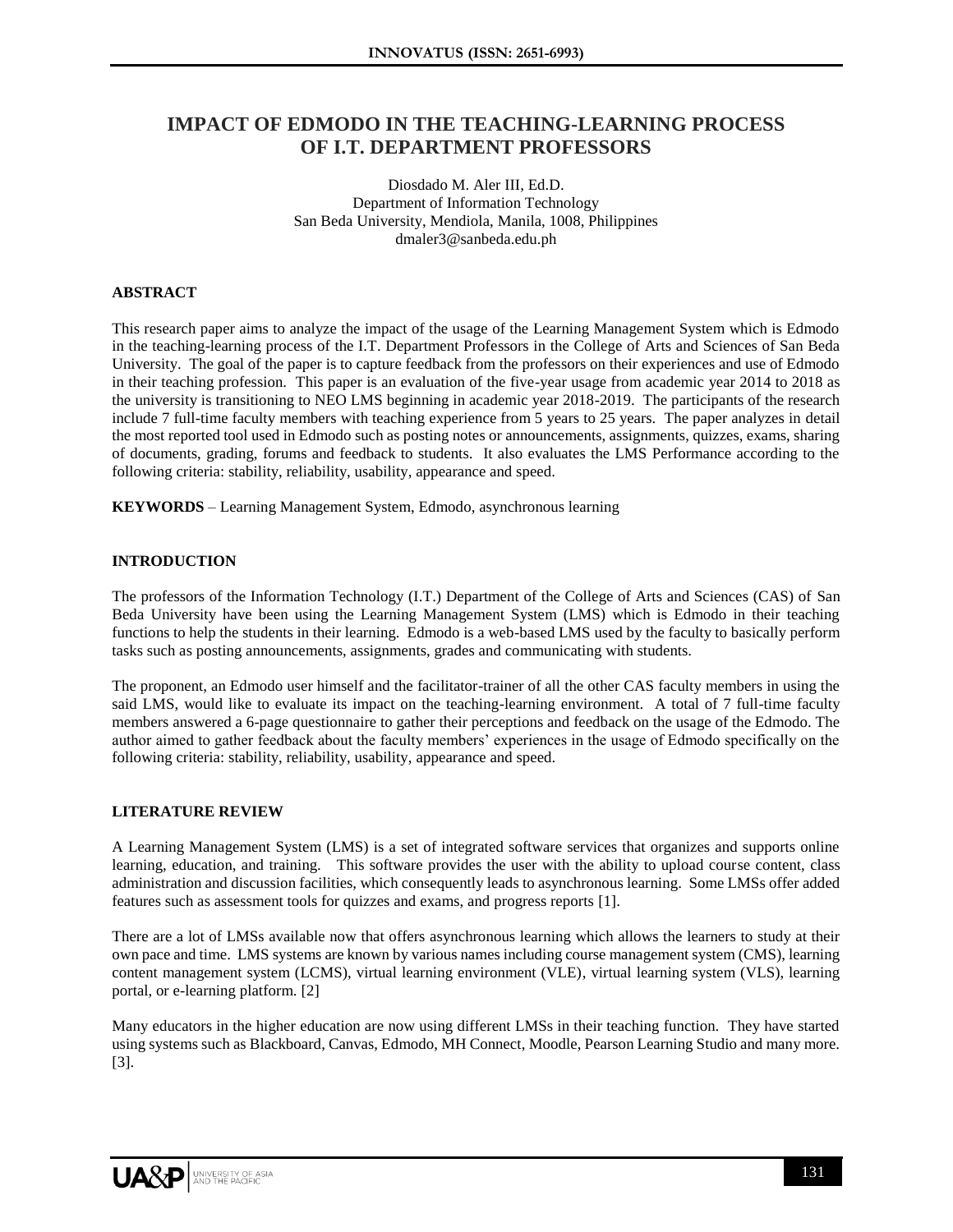The Learning Management Review Survey 2018 conducted at Carleton University aimed to capture feedback from LMS users about their experience and use of cuLearn which was also called Moodle 3.1.1. The survey was part of the five-year LMS review cycle after the school transitioned from WebCT to Moodle in 2014.

## **METHODOLOGY**

The survey started with the demographic profile of the respondents followed by the eight questions that would be used to analyze the impact of Edmodo LMS in the teaching-learning environment. Question number eight had 28 items to gather data on the perceptions of the faculty members on the criteria of stability, reliability, usability, appearance and speed. The proponent computed for the mean of each of the criterion stated above before drawing the conclusions.

#### **RESULTS**

All 7 full-time faculty members of the IT Department of the CAS at San Beda University were invited to participate in the survey. The response to the survey was significant as 100 percent of the faculty members participated and they had an average of six to ten minutes' duration in completing the task.

The proponent converted the questionnaire to a Google Form and shown below are the charts for the results. The actual responses may be obtained from the link:

[https://docs.google.com/forms/d/1RWrOItphzQzL22E\\_ZmWIq3WJudcZZqfW17GU6eYQJRo/edit#responses](https://docs.google.com/forms/d/1RWrOItphzQzL22E_ZmWIq3WJudcZZqfW17GU6eYQJRo/edit#responses)

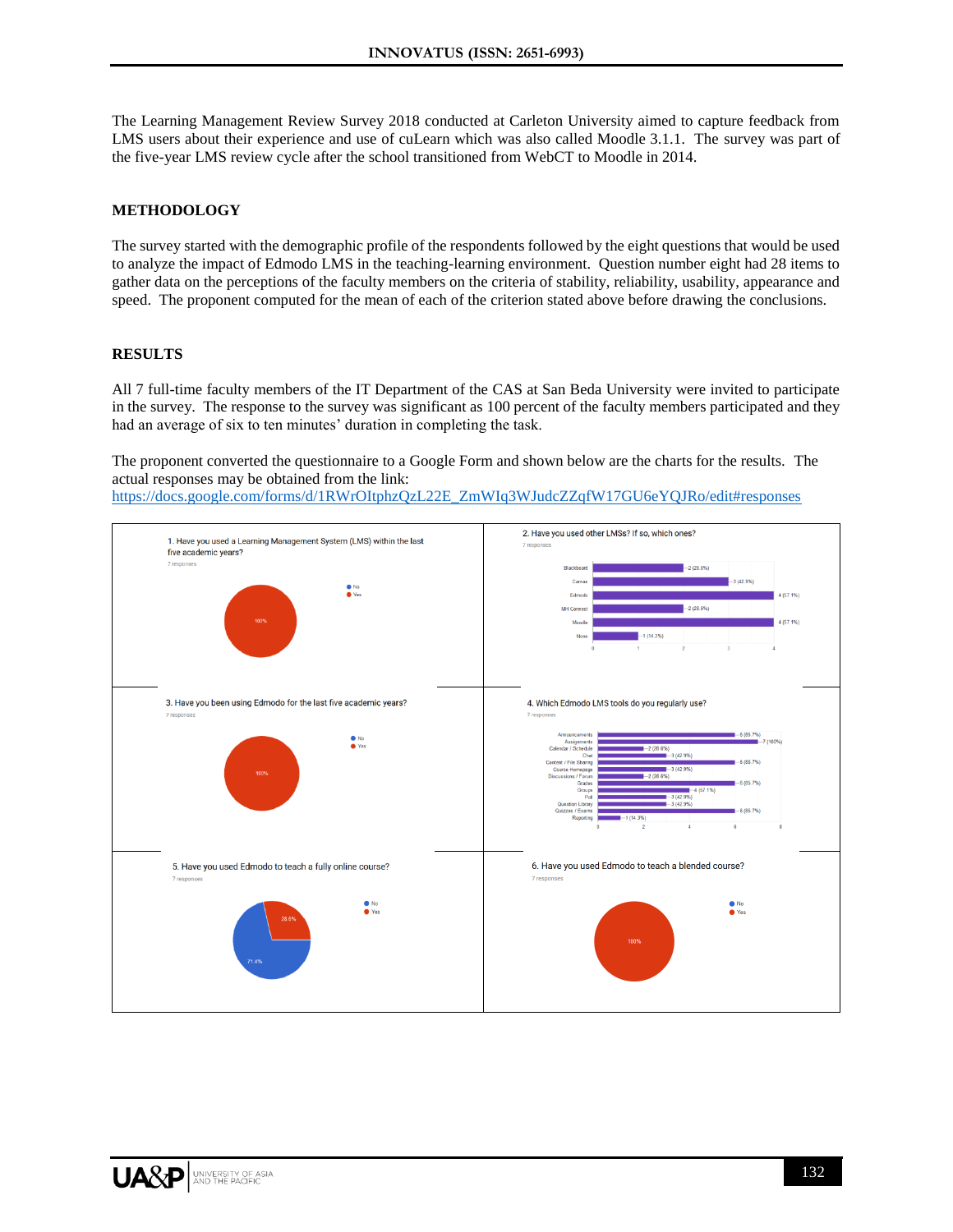

UA&P **AND THE PACIFIC**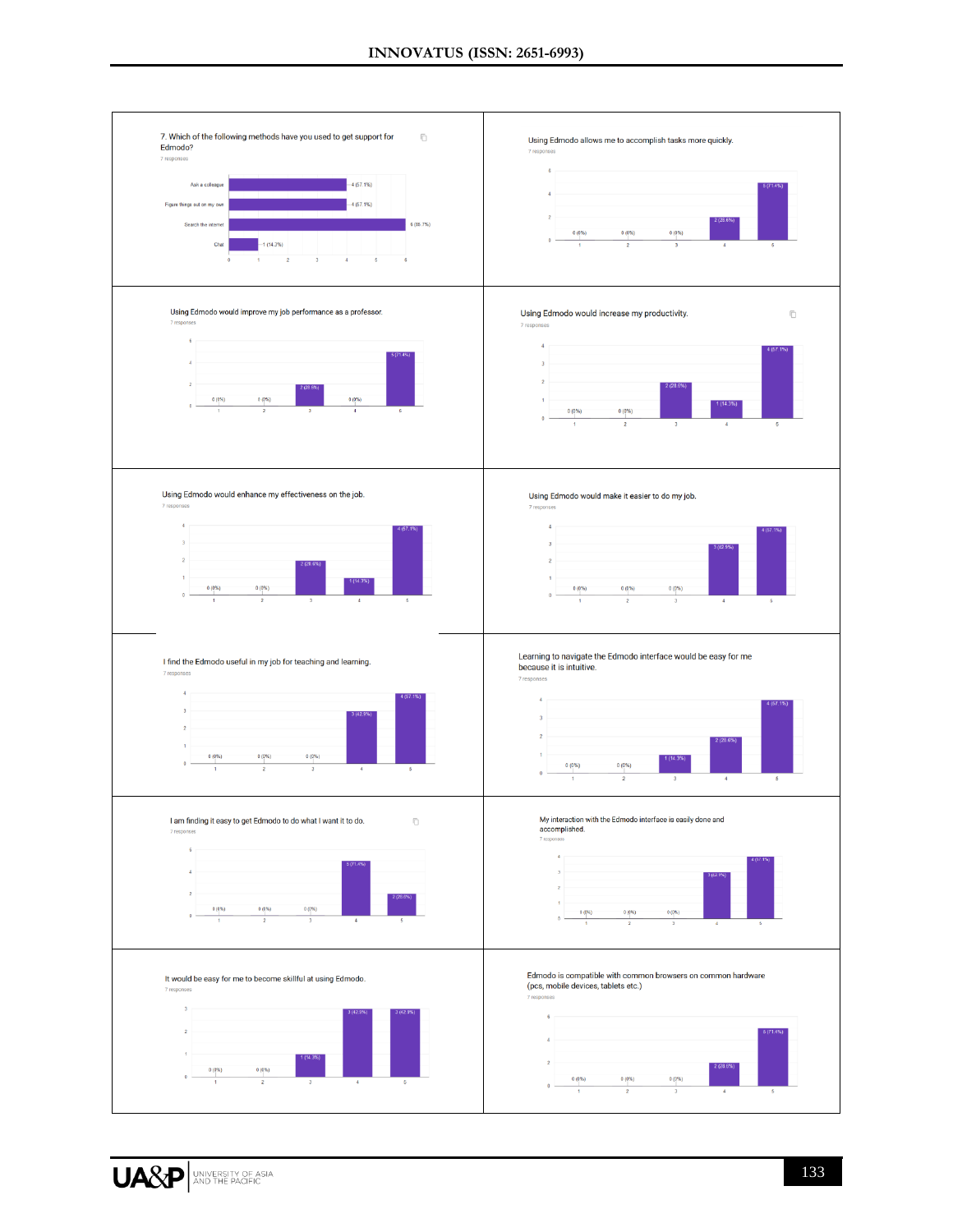

UA&P **XIP ACTE PACTE**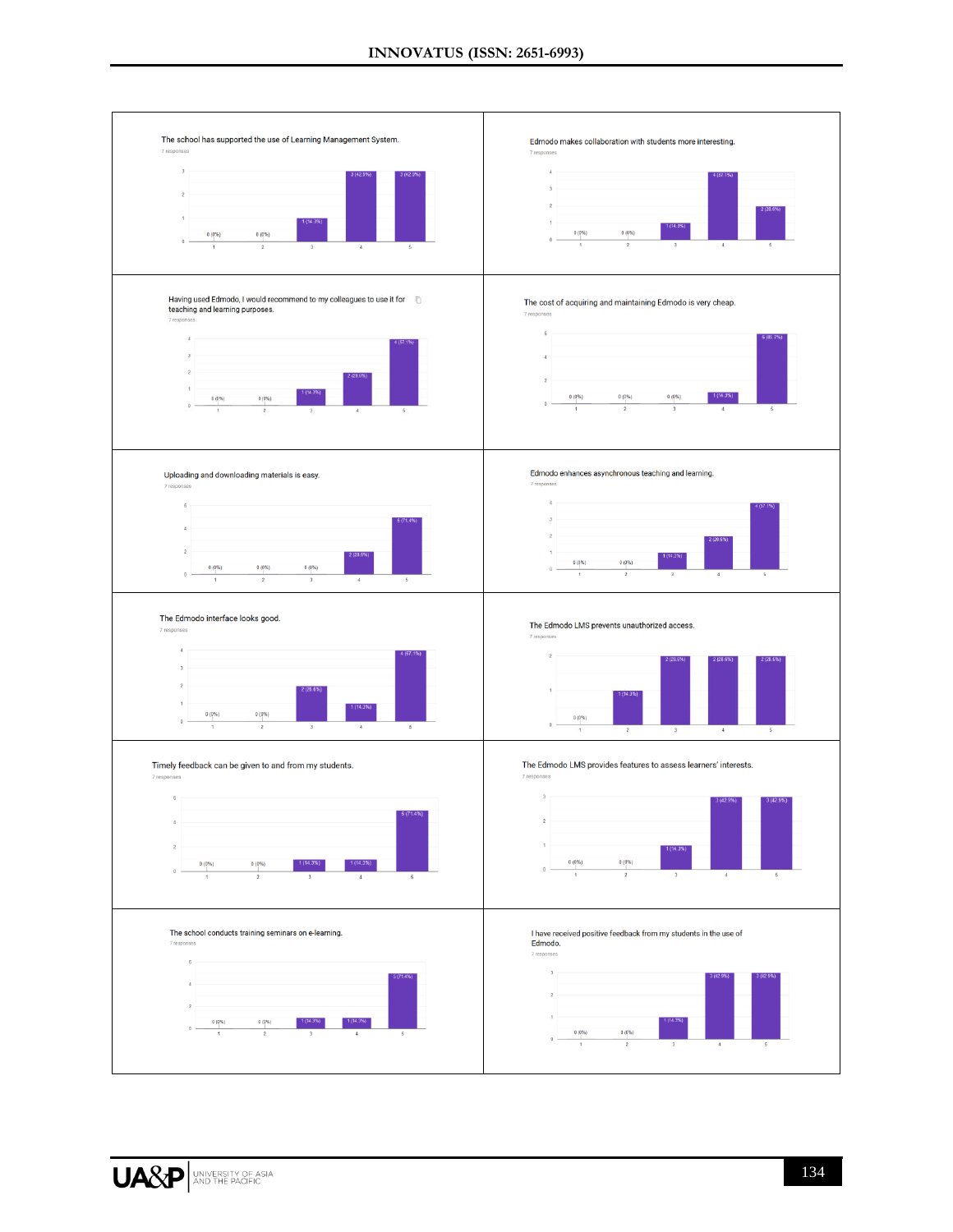

#### **DISCUSSION**

The demographic profile of the I.T. faculty members were as follows: they aged from 36 years old and above, 4 females and 3 males, majority are married, 6 out of 7 had a Master's degree, served the school with the longest tenure at 26 years old, and taught both minor and major subjects in the degree program.

All the faculty members have used an LMS for the last five academic years such as Edmodo, Blackboard, Canvas, and Moodle. The tools that they regularly used include assignments garnering 100 percent followed by announcements, content / file sharing, grades, and quizzes and exams. Only 1 professor used and LMS to teach a fully online course while all of them used it to teach blended course. If ever they encounter problems in using Edmodo, they would simply search the internet or ask a colleague and figure things out on their own.

The survey was evaluated using a Likert scale ranging from 1 (strongly disagree) to 5 (strongly agree). The criteria for stability was evaluated using Question 8 Items 11, 15 and 25, with a mean of 4.52 which means faculty members (FMs) strongly agree that Edmodo is stable. The criteria for reliability was evaluated using Question 8 Items 1, 6, 8, 14, 16, 17, 19, 20, 21, 23 and 26, with a mean of 4.39 which means FMs agree that Edmodo is reliable. The criteria for usability was evaluated using Question 8 Items 2, 3, 4, 5, 10, 12, and 13, with a mean of 4.29 which means FMs agree that Edmodo is usable. The criteria for appearance was evaluated using Question 8 Items 7, 9, and 18, with a mean of 4.43 which means FMs agree that Edmodo is fine with its appearance. The criteria for speed was evaluated using Question 8 Item 27 with a rating of 3.71 which means FMs barely agree that Edmodo is okay with its speed. The highest mean was for the criteria for stability and the lowest was for the speed.

#### **CONCLUSIONS AND RECOMMENDATIONS**

The outcome of this research indicates the over-all level of effectiveness of the Edmodo Learning Management System as its impact to the teaching-learning environment of the faculty members of the Information Technology Department of the College of Arts and Sciences, San Beda University. The results showed that the most reported tools used in Edmodo was posting of assignments, announcements, content / file sharing, grades, and quizzes and exams which contributed to a paperless procedure in the teaching-learning environment.